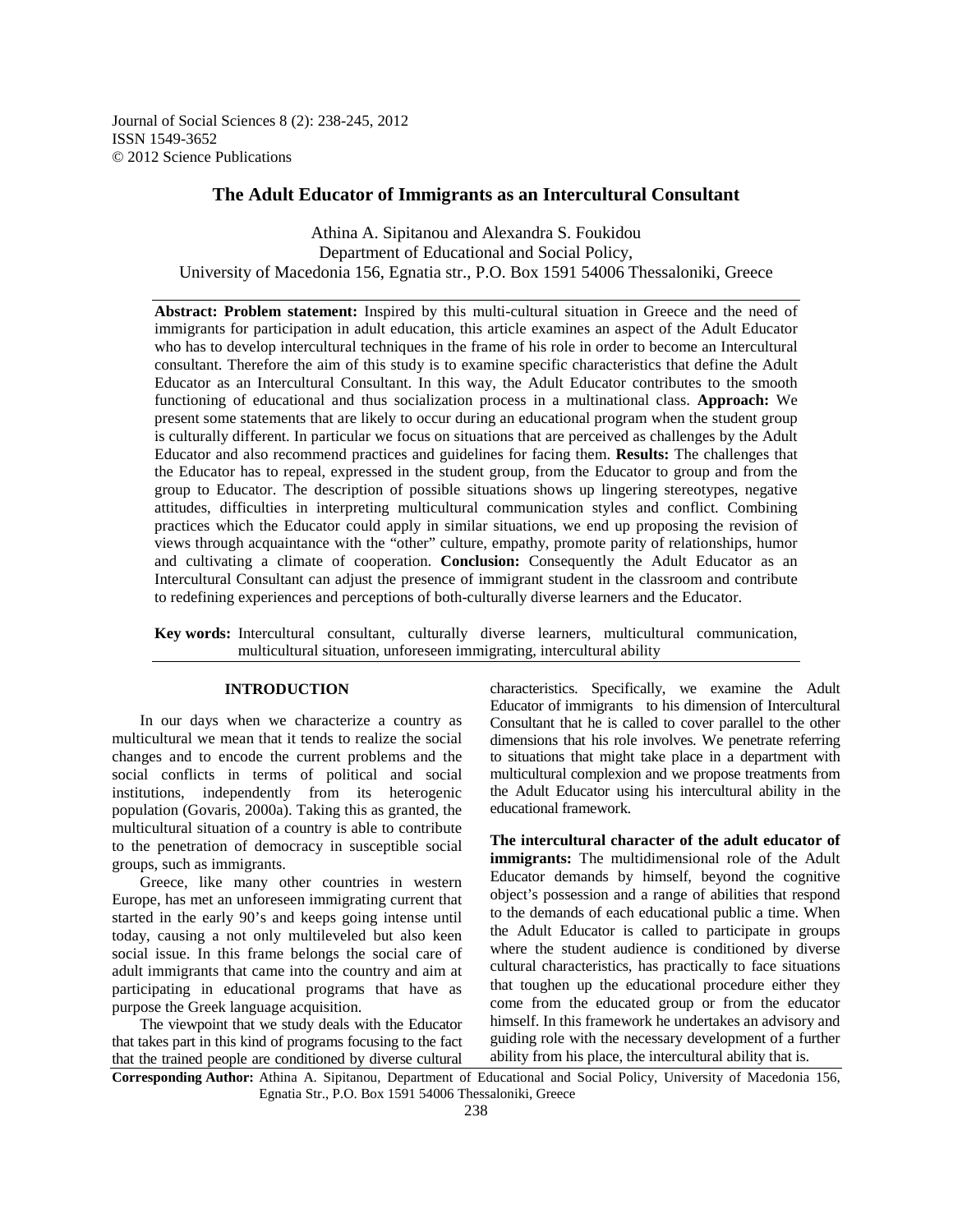In Greece, this kind of groups can be spotted in Greek language learning programs for adult immigrants. In these occasions the advisory dimension of the Educator's role is necessary to cover data relevant with the cultural burdens the educated people carry. Consequently, in order to be created a fertile ambience of communication between themselves, it needs to be cultivated the intercultural communication.

**The intercultural communication:** If we consider that the multiculturalism characterizes the existing situation in the Greek society, what is demanded is to develop an intercultural communication between its parts. For the intercultural communication is a symbolic procedure by which people from different culture create common points (Lustig and Koester, 2009). Taking this as granted, the cross-cultural communication may help to the mitigation of the tense that creates the meeting of people from different parts of the planet as during the connection between the culture and the communication significant chances arise. The allocated goals of the Intercultural Education for Habemas (Govaris, 2000b) are three: the empathy, the critical attitude towards the others and the tolerance of conflicts.

**Empathy:** As Empathy, it is defined the ability of cognitive and sentimental outlook of "I" to the place of the "Other" with the meaning of acceptance and inclusion of "his" expectations from my behavior towards "him". Through the procedure of empathy we are able to realize more objectively the "other's" attitude and behavior through a critical comparison and potentially the excess ion of our perceptions towards the different (Chatzipanagiotidi, 2009).

 In order to understand the meaning of empathy as a goal in the intercultural learning we need to track the "foreigners'" representations and the structures of the social class for as long as they mediate not only to the official school knowledge but also to the everyday social speech.

**The critical attitude towards the others:** The social roles regulate in a great degree our everyday communication because we are receipt or we realize the social parts through their/our social role.

 Habemas (Govaris, 2000b) claims that the procedure of socialization should not lead to the uncritical acceptance of the social expectations on behalf of the subjects but to the cultivation of specific abilities such as the critical and the creative playing of social roles in order to be possible the expression of the individuality.

 The meaning of this ability for the intercultural education comes especially from the fact that in multicultural societies the subjects counteract as carriers of reformed social identities reproducing by this way the dominant procedures of nation-cultural segregation in the social place and the forms of social injustice that are legalized through these segregations.

**The tolerance of conflicts:** In every communicative situation are presented conflicts and collisions. The assurance of continuity for a communication presupposes abilities of tolerance of conflicts by the subjects' place. This ability allows the subjects to "tolerate" sentimental uncertainties as well as doubts for their knowledge and to remain capable of communication. The tolerance of conflicts allows the subjects to turn into action the principle for the social equality avoiding the "retreat" in confirmed and clichéd configurations of perception and treatment of the "others". The development of this ability is necessary according to Habemas (Govaris, 2000b) as the intercultural meetings are the most extreme cases of communicative situations because of their dynamic of collisions and doubts.

 According to the researchers (Gudykunst, 2003; 2005; Stier, 2006) that are occupied with this specific term the intercultural communication can be succeeded when the below requirements are satisfied:

- Respect to the people that come from different cultures
- Constant and honest attempts to realize the world from another point of view
- Being flexible and open in every new knowledge
- Having wholesome sense of humor
- Acceptance of the dissimilarities and denial to the discriminations
- Approach to the others with wish and open mood for learning
- Genuine interest for the others
- Treatment of the dissimilarities not in terms of subordination but as educational chances

**Intercultural education:** The intercultural education is appeared as the response to the cultural diversity, is based to the intercultural theory and refers to the body of the methods that aim at the mutual understanding and respect (Damanakis, 2004). The intercultural education has the intention to abolish all the segregating lines between the cultures and aims, with equality and justice, at their mutual acceptance and counteraction.

 Affected by anthropology, ethnology and educational sociology, Damanakis (2004) defines three basic principles that govern the intercultural education.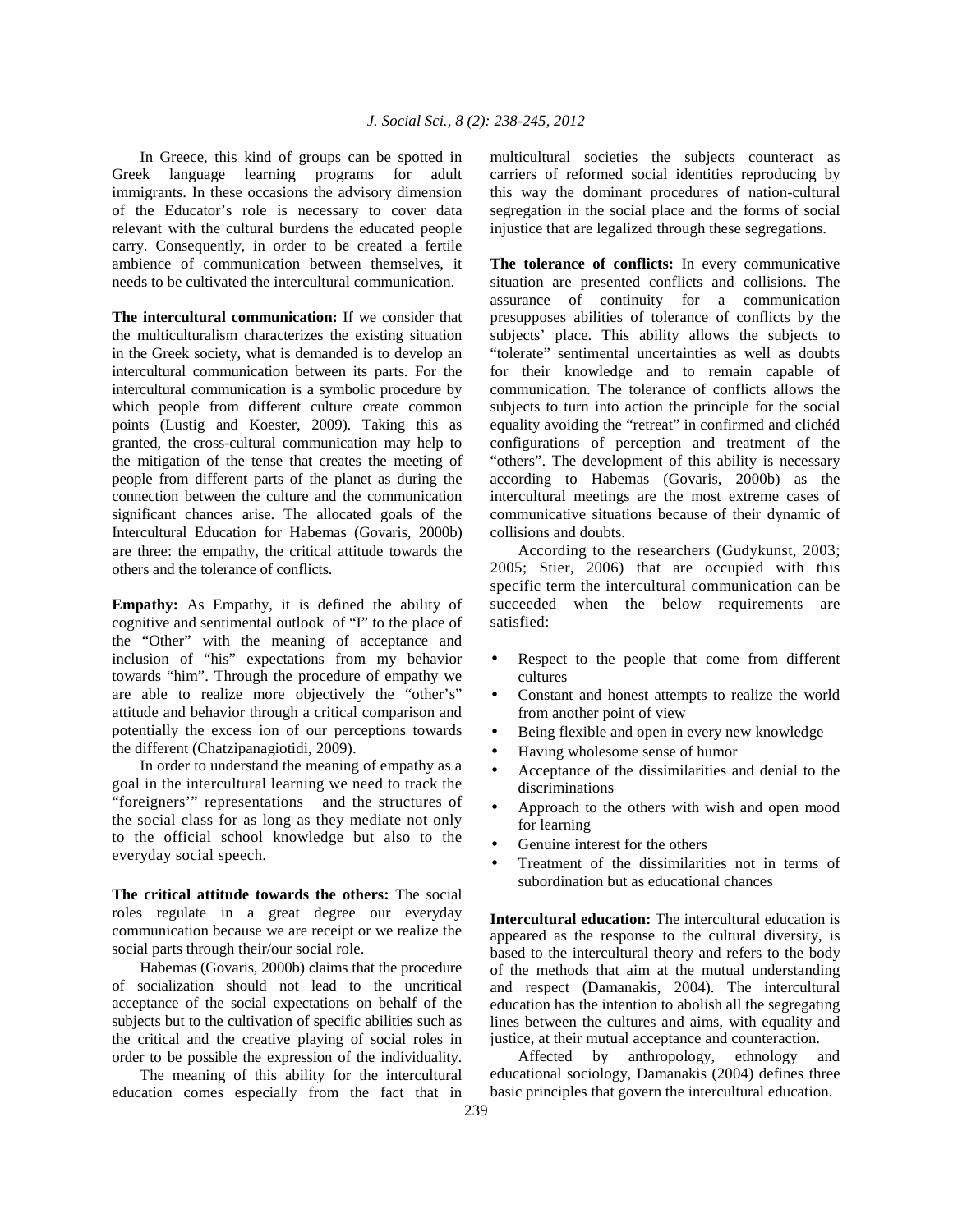**The principle of cultural equality:** The adoption of this principle means serious difficulties because the cultural contention, the conflicts and the cultural hierarchy are especially intense in multicultural societies. The need for equivalent recognition and treatment of two cultures is necessary otherwise the person is placed in front of the dilemma to decide which manners, values and ways of behavior he will adopt and which he will reject. Under this thought lies the danger of absorption that is forwarded by circles that serve directly or indirectly the absorption policy.

 Nevertheless, the proclaim of a cultural evidence as functional or not, as useful or not, is the result of evaluation and hierarchy. However, the evaluation and the hierarchy are beyond the sense of the intercultural theory that claims evaluative detachment.

**The assumption of "deficit" and "disparity:**  According to an opinion that is called "the assumption of deficit" the informative chapter of people from lower social levels in comparison to those from middle or upper levels is considered as deficient. According to another opinion that is called "the assumption of disparity" the socio-cultural and language evidence that people from lower social levels carry, the immigrants in our case, are not considered as deficient but as different from those of native people.

 The intercultural education adopts the assumption of disparity and aims at the equivalent treatment of the immigrants' language and culture from the education and the culture of the host country. As a result the various student groups can be preserved and cultivated to the framework of a pluralistic educational and social system where they do not need to be equated between themselves.

**The principle of equal chances:** The recognition and the promotion of the immigrants' language and culture contribute significantly to the improvement of their educational chances. The absorption policy on the other hand and the characterization of a part of the immigrants' informative chapter as dysfunctional, reduce their informative chances and significantly hold back the procedure of a sociopolitical and personal identity acquisition. The school and generally the place of education has to accept the person and give him the chance to develop his abilities and his personality based on his own socio-cultural premises and his own informative chapter.

 The acceptance of the principles mentioned above and the effort to structure a pedagogical theory on them, have significant consequences to the science of education as well as to the educational policy.

**Intercultural ability:** In order to be effective on his educational work, the Educator should be able to control complex problems that the susceptible social groups or the groups of different cultural level face. This ability is directly related to the development of his intercultural ability.

 When we talk about intercultural ability we mean the sum of social skills that allow people to recognize and accept the disparity (Nikolaou, 2005) by this way, the pluralistic cultural complex of a class of adults makes necessary the development of intercultural ability on behalf of the Educator. The Educator of Adults ,that has developed intercultural ability, is able to manipulate creatively the various evidence that are related with it, to develop new strategies for functional communication and often to readjust previous opinions and attitudes.

 Developing this specific ability the Adult Educator contributes to the mitigation of the tense that is created by the meeting of people from different cultures, in parallel to the designation of chances from their acquaintance (Nikolaou, 2005) through a constant and fertile counteraction.

 Naturally, for the successful development of the intercultural ability, it needs to be taken into account some allocated factors that invoke to skills, knowledge and attitudes from his point of view (Pedersen and Ivey, 1993). Moreover, for the occasion that the Educator of adults is occupied with immigrants, the parameters mentioned above need to agree with the standard of intercultural ability that is mentioned above. Generally, the factors that are needed for the success of the Educator of adults as intercultural consultant can be summed up into three: the intercultural knowledge, the intercultural realization and the intercultural skill.

 The intercultural knowledge refers to realization of the social role the immigrants play. The Adults' Educator that has this cross-cultural knowledge is able to know enough things for their culture and to realize the difficulties and obstacles that face the people that come from other countries.

 The intercultural realization lays to the awareness of the person for his own cultural background and his own cultural values and beliefs. The educator that has intercultural realization feels comfortably and accepts the cultural differences that arise between him and his students. He has the ability to judge correctly a situation from his own point of view and from the point of view of people from other cultures. If the knowledge is inefficient for his own culture, then the difficulties he meets when he tries to get into the "other's "position are more intense.

 The intercultural skills refer to the development of a repertoire of verbal and non-verbal communication suitable for various different cultural frameworks. The Educator that has intercultural skills is able to send and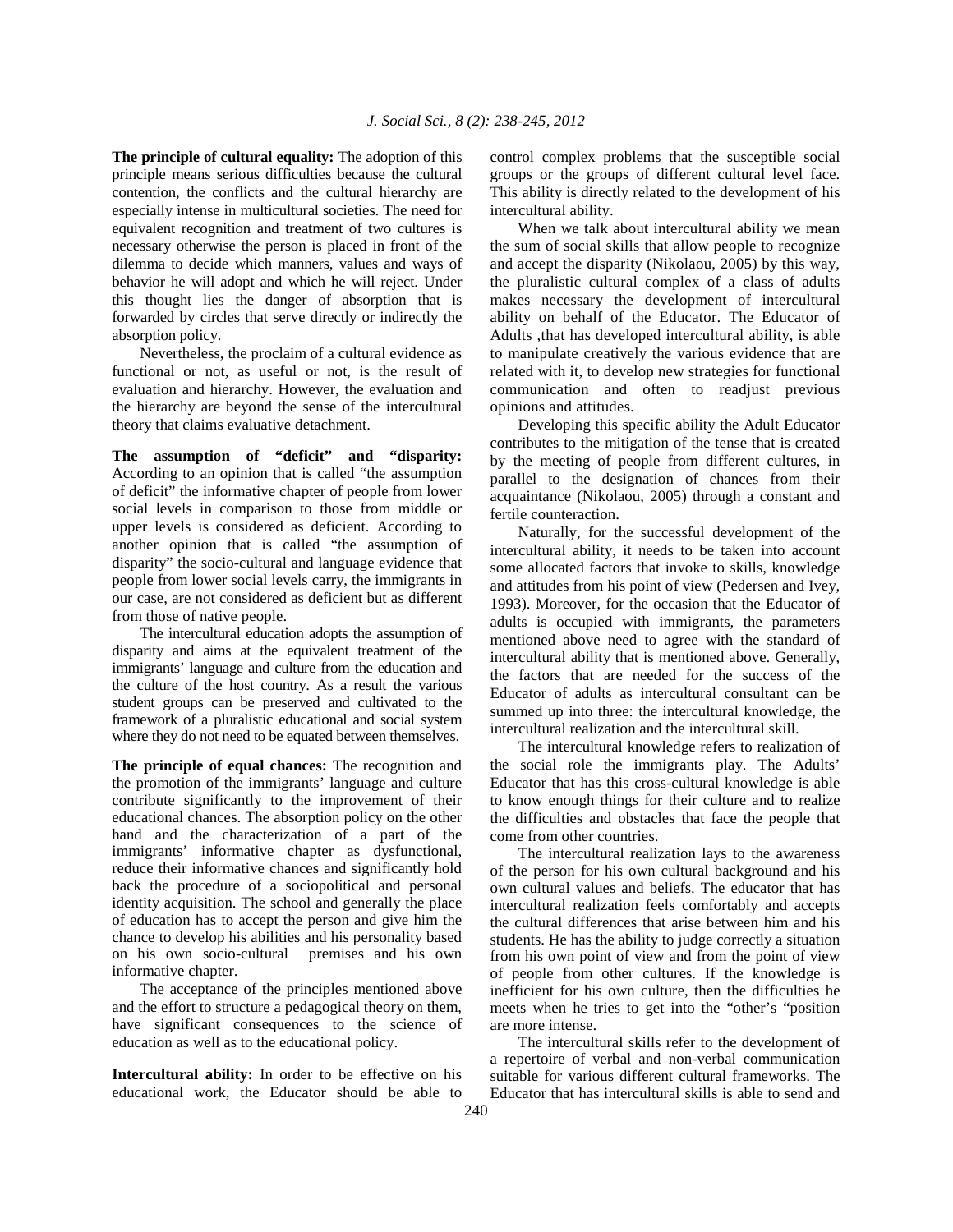to accept with a concrete way the signals mentioned above to and from the culturally "different" students. Moreover, thanks to his cross-cultural skills an Educator has the flexibility to adjust a lesson for the benefit of the culturally different educated group, focusing to its needs (Pedersen and Ivey, 1993)

 For an immigrant Adult Educator the theoretical knowledge, the skills and the scientific brilliance for matters of Intercultural Education are necessary in order to correspond to a multicultural class

 During the learning procedure in a multicultural class, the wary teacher, who according to the Adult Education theory acts as a facilitator in the class for the knowledge acquisition (Kapsalis and Papastamatis, 2002) needs to take advantage of the intercultural dimension of every tutored object. It is beneficial not to lose the chance to orientate the goals of the intercultural education, as they are defined above, without staying focused to the idea that the only challenge to the occasion of a multicultural class is the learning of the tutored object.

 We can consider that the intercultural dimension to the role of immigrants Adult Educator is not only a part o f a program but a cohesive approach. For this reason the immigrant Adult Educator needs to.

 To mitigate the negative feelings that arise from the discrimination of the tutored because of the distinctive racial and cultural characteristics and to promote their abilities in order to correspond to the lesson and to achieve high performance.

 To promote the awareness of the history, the culture and the forms of all the national and racial groups.

 To enhance the self-esteem, the knowledge and the skills of the people to the degree they can evaluate, realize and recognize equivalently the cultural differences (Gay, 2002) By this way, they can be motivated successfully in their national culture, in the dominant culture but and to others (Charitos, 2011).

**The challenges of the adult educator of immigrants as intercultural consultant:** The interpersonal relationships are integrated to the advisory role the Educator undertakes and for this reason they are unavoidable the challenges that arise and are defined as troublesome.

 In the multinational classes of adults' immigrants, the challenges that an Educator face, come to a great degree from the cultural background of the tutored. Regularly, the Educator has to face himself as he needs to expel the stereotypes that he has about people of some countries. But the challenges to the framework of this role do not always start by him. Many times, challenge is the treatment of prejudiced behavior and attitude from the tutored towards him. Nevertheless, the challenges that arise from a multicultural meeting do

not always demand the spanning of the relationship between the tutored and the Educator, but the Educator often plays the role of the mediator for the sanitation of the relationships between the tutored.

 Below, we could see situations that are developed from the Educator's part towards the tutored, others that start from the tutored and address to the Educator and others that inevitably happen between the tutored. In all these three occasions, the situations that we are going to elaborate and to which we are going to find ways of treatment, independently from their source, are a challenge for the Educator that should apply revocation practices.

**The stereotypes of the educator in a multicultural class:** To the challenges that the Adults' Educator has to face as intercultural consultant is included the ways of approach towards the tutored immigrant. The stereotypes and the prejudices are things that undoubtedly characterize every person and consequently the Educator is not the exception. We often develop stereotypical behavior that we do not admit openly. The stereotypes that all of us carry with, usually have deep and multilateral sociopolitical and cultural origins (Kalatzi-Azizi *et al*., 1996). Consequently, the contact with different cultures from the Educator's part may dig up stereotypical beliefs that he has formed for people that come from specific countries.

**Suggestion of treatment:** Our suggestion for the treatment of this specific challenge of course is not the "revocation" of stereotypes and prejudices. This happens not because something like that is desired in this specific occasion but because we consider that something like that would be utopian. If we accept as the definition of the stereotype the artificial ideas, images and beliefs that exist in our mind for specific people, social groups and social categories (Papatsoumas and Chios, 2006) we can realize that the stereotypes are especially firm beliefs. Consequently, it would be more correct to talk more about their reconsideration and not so much about their riddance. The reconsideration would be attempted through the acquaintance with the "other" culture and under the prerequisite of mutual cultural respect. If The Adults' Educator bumps evidence from various sources and from the immigrants they about their origin country, he may make the first step in order to redefine the perceptions and beliefs for people coming from specific countries. So, the Educator through his advisory role in order not to be stereotypical should constantly remind to himself that every person is unique and different (Malikiosi-Loizou, 2008).

**The negative attitude of the tutored immigrants towards the Educator, as a representative of the natives:** Nother powerful challenge that the Adult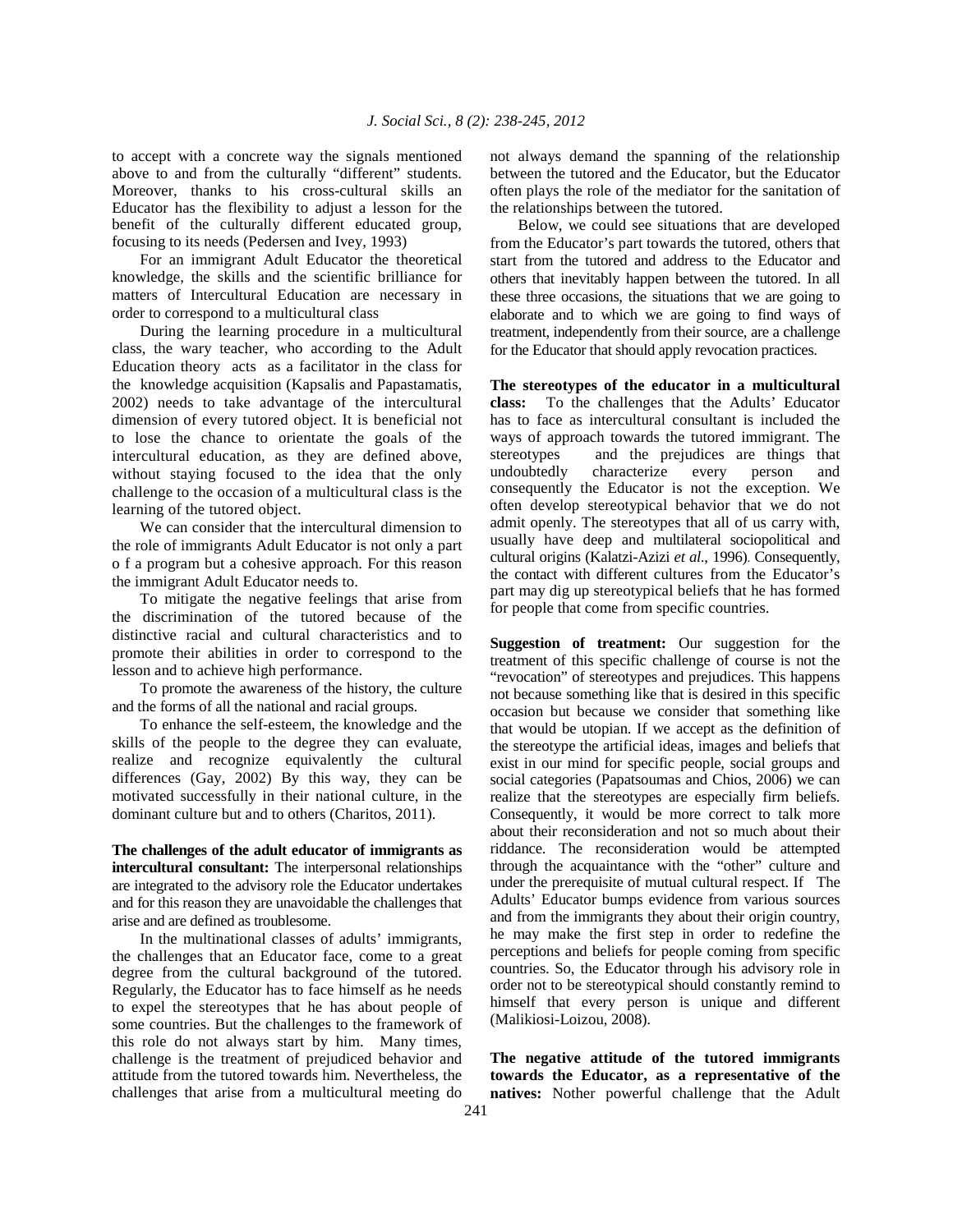Educators might face into a multicultural class are the negative experiences the immigrants might have accepted coming to Greece from a native group and are related to phenomena of racism and xenophobia. When the Adult Educator carries the same cultural identity with that native group and as part of that group, he might bring into the immigrant's mind the difficulties and problems has faced trying to become a part of the Greek society. We could claim that in this occasion the tutored immigrant creates a causative relationship between the Educator's cultural identity and the Greek's cultural identity that had caused the difficulties during his attempts for inclusion. Practically, the Educator is coincided by the immigrant with the "Greek" that hindered his adjustment procedure to the host country (Haslett and Ogilvie, 1988). In these occasions the Educator might experience bigger tension, as he feels co-responsible for matters of social exclusion (Themeli, 2010).

**Suggestion of treatment:** This challenge could be faced by the Educator through the practices of empathy. As mentioned, Empathy it is defined the ability of cognitive and sentimental outlook of "I" to the place of the "Other" (Chatzipanagiotidi, 2009). When the "other" belongs to a different cultural background the Educator has to adopt a behavior adjusted to the idea of cross-cultural empathy. This term describes the ability that the Educator has to the framework of his role as consultant to realize and communicate with subjects that occupy the tutored from their cultural aspect (Ridley, 2005; Malikiosi-Loizou, 2008). If the Educator, in the occasions that he feels a negative mood towards him because of his cultural identity, manages to realize more objectively the "other's" attitudes and positions getting into his place, showing sympathy, respect, active listening and compassionate of his difficulties and problems, a mood of trust and security will be succeeded (Themeli, 2010) able to sideline the negative experiences that may exist from the Greek's image. Besides, it is considered that the skills implied to the cultural empathy are taught and they are not inherent.

 Moreover, it is claimed (Haslet and Ogilivie, 1988) that something like that could be succeeded through feedback, from the Educator's side, of positive experiences. In every instance that the Educator indicates narrations of the tutored about positive experiences from Greeks, he can apply feedback practices to boost his words in order to reshape the negative image that immigrants have shaped. This feedback can be expressed through many forms, verbal and non-verbal and can be provided either directly or after a while since the moment the message was transmitted.

 Another factor that plays an important role to the improvement or even to the elimination of the negative attitude towards the carrier of Greek identity is the humor (Smith and Bond, 2005). Humor is a special kind of communication as the most researchers that are occupied with it until today have not achieved to conclude to a universally recognized definition. According to Hay (2001) humor is anything the speaker wants to present as funny stressing however, its subjective character. Through humor a friendly mood is created that cuts the threat to pieces, promotes the communication and contributes to the creation of a more productive environment. Furthermore, we can consider that it is a very influential connecting power for the social contacts of many cultural groups. However, the Educator should not ignore that because of the subjective evidence that humor serves, there are differences among the cultural groups concerning its content as well as its significance by them (Smith and Bond, 2005).

**Difficulties in the definition of multicultural forms of communication from the Educator's side:** Ιn a multicultural class of adults the different cultural references make difficult the definition of miscellaneous forms of communication (Papachristos, 2007). There are not few the times that the difficulties reach the limits of misunderstanding and/ or misconception about the "other's" words. The verbal as long as the cultural differences of the participants are frequently unclear from people of other cultures and as a result problems are created during the communication (Papachristos, 2007).

 For Instance, there is category of cultural groups that feels awkward in a wide range of situations in comparison to people from other cultural groups. The first category refers to *collective cultures* and includes civilizations from Asia, Africa and some from the southern Europe. The second category refers to *individualistic* and includes people from countries such as America and some of the western European countries (Chatzichristou, 2008). In the collective civilizations the demonstrations and the expressivity are deteriorated to a level of verbal and non-verbal behavior. Moreover, the person in this occasion is defined from his relationship with the "others". On the other side, in the individualistic civilizations dominates the perception that every person is an independent being that distinguishes for some internal characteristics and behaves according to them (Chatzichristou, 2008).

 So, we realize that there are evidences that are defined or arise from the cultural background of the person and differentiate the way he communicates with his environment. Consequently, there are not few the times that the expressions, verbal or non, of one person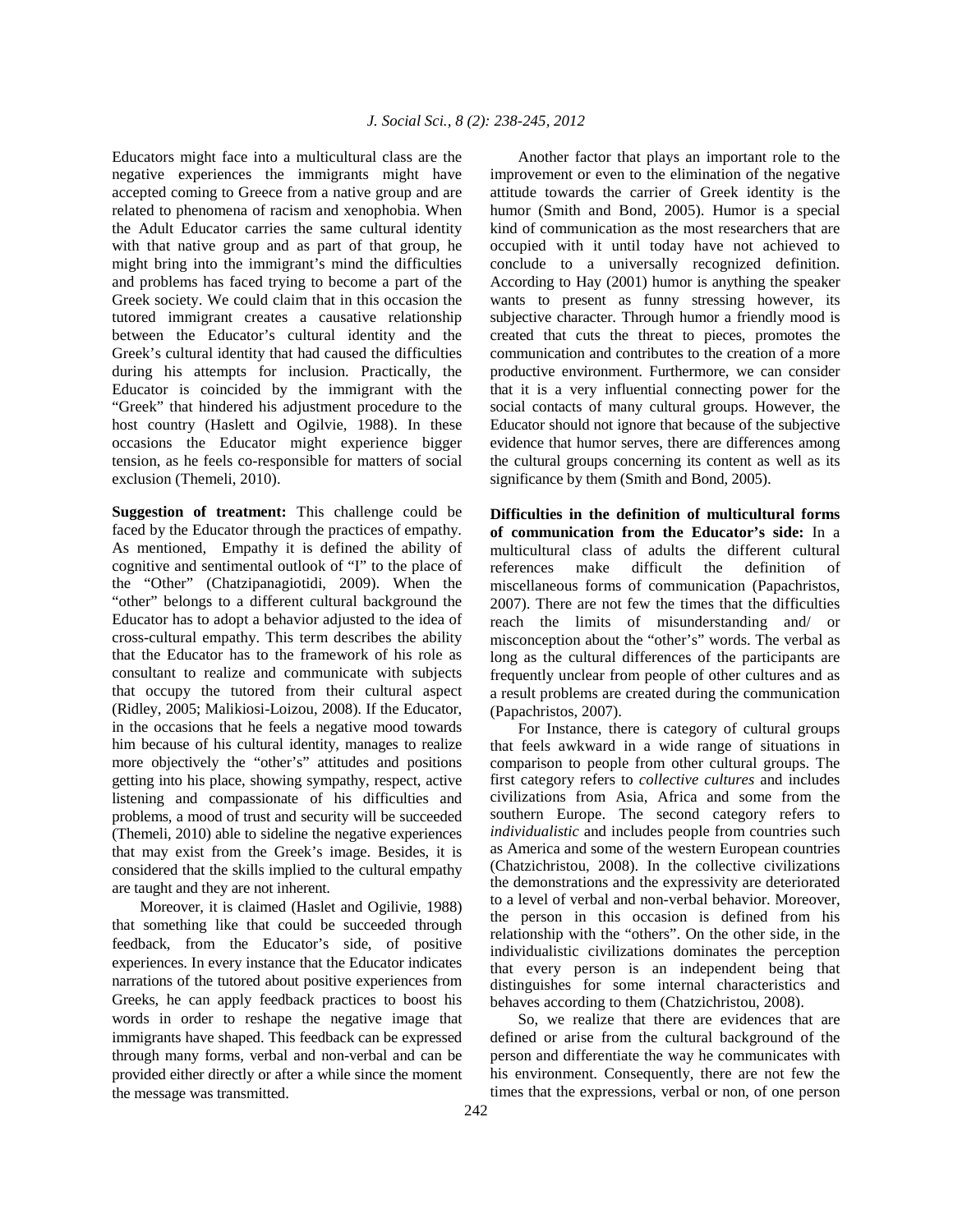are received differently from the other having as a result a difficulty to understand one another.

**Suggestion of treatment:** In relation to the difficulties during the communication, because not only of the difficulties during the communication among the tutored but also because of the different behavior of those who come from different cultures, the Educator may cultivate particular practices. He needs to enrich his knowledge about basic national-cultural evidence that refer so to the language as to the non- verbal behavior of his tutored. Particularly, in relation to the non-verbal signals of communication, that is more luckily to be misunderstood and to create difficulties in the communication, the Educator's role demands the development of consideration.

**Conflicts inside a multicultural group:** An important aspect to the advisory role of the Adult Educators are matters related to the dynamic of the group and to the way the conflicts inside the group are solved. It is a fact that such kind of matters may happen to any kind of group independent of its composition. However, we consider that in a group of tutored, where people of various cultures take part, the challenge is more intense for the Educator in order to manipulate it. The reason is the conflicts that may happen among them and come from stereotypical perceptions based to the cultural background of the tutored. As it was aforementioned the prejudices and the stereotypes occupy unavoidably a part of a person's perceptions. However, the immigrant experiences a cultural shock, when coming to another new country.

 This cultural shock starts when the immigrant establishes to the new environment and is defined as the reason for lack of balance from the moment the immigrants gets into contact with new cultural and social data (Berry, 2001). The cultural shock is intensified even more when the participant in an immigrants' class has to be accepted, not only himself but his cultural identity also, not only from native parts of the group but from foreigners also.

**Suggestion of treatment:** The Adult Educator even if he does not have any special education for the subjects mentioned above, it is important to promote with a democratic character the equivalency to his relationships with the tutored. With the cultivation inside the classroom of a mood of partnership and with the application of experiential methods and methods of teamwork tutoring he discourages a clan's formation. Additionally, the Educator can contribute to the revocation of conflicts that are created into a

multicultural group finding a common ground among the parts of the cultures without losing their cultural identity (Pedersen, 2000). Furthermore, as each person's culture is perceived differently from members of other cultures, it is beneficial the Educator to recognize the relationships among the cultural groups in order to manipulate them suitably (Papachristos, 2007). The development of democratic attitude, the emergence of respective values towards the culturally different tutored and the ability of placement and viewing of things from various sides (Krivas, 2009) we can consider to be the solution for the balance in the relationships that are formed and are frequently disrupted because of specific factors.

# **MATERIALS AND METHODS**

 The methodology that we used was the literature review. The base material of our study was mainly the direct sources, such as books and articles that deal with this aspect of the Adult Educator. We chose this structure because it was considered the most appropriate, clearer and informed in order to show the particular role undertaken by the Adult Educator when he is in multicultural class.

#### **RESULTS**

 The results of the literature research has shown that in a multicultural educational meeting with educational features, the teacher faces many challenges which he needs to repeal. However, the challenges do not always call the Educator to repeal them, but sometimes he simply helps the students in order to remove the negative situations that the students experience because of a different cultural identity. On the other hand, the acquaintance with the culture of the "other", the feedback of positive experiences associated with the image of the "other", the application of techniques for development of empathy, the use of humor, the cultural enrichment of knowledge and promoting democratic culture in the class are elements that we believe can help the Adult Educator of immigrants to respond to the needs of the learners. Applying these techniques, the Adult Educator revises the stereotypes that he might has initially, he tries to remove the negative image that the immigrant students may have for the Greek, he interprets correctly the multicultural forms of communication and prevents conflicts within the multicultural team . So, because these parameters don't relate to the cognitive part of the Educator, we set him as Multicultural Consultant.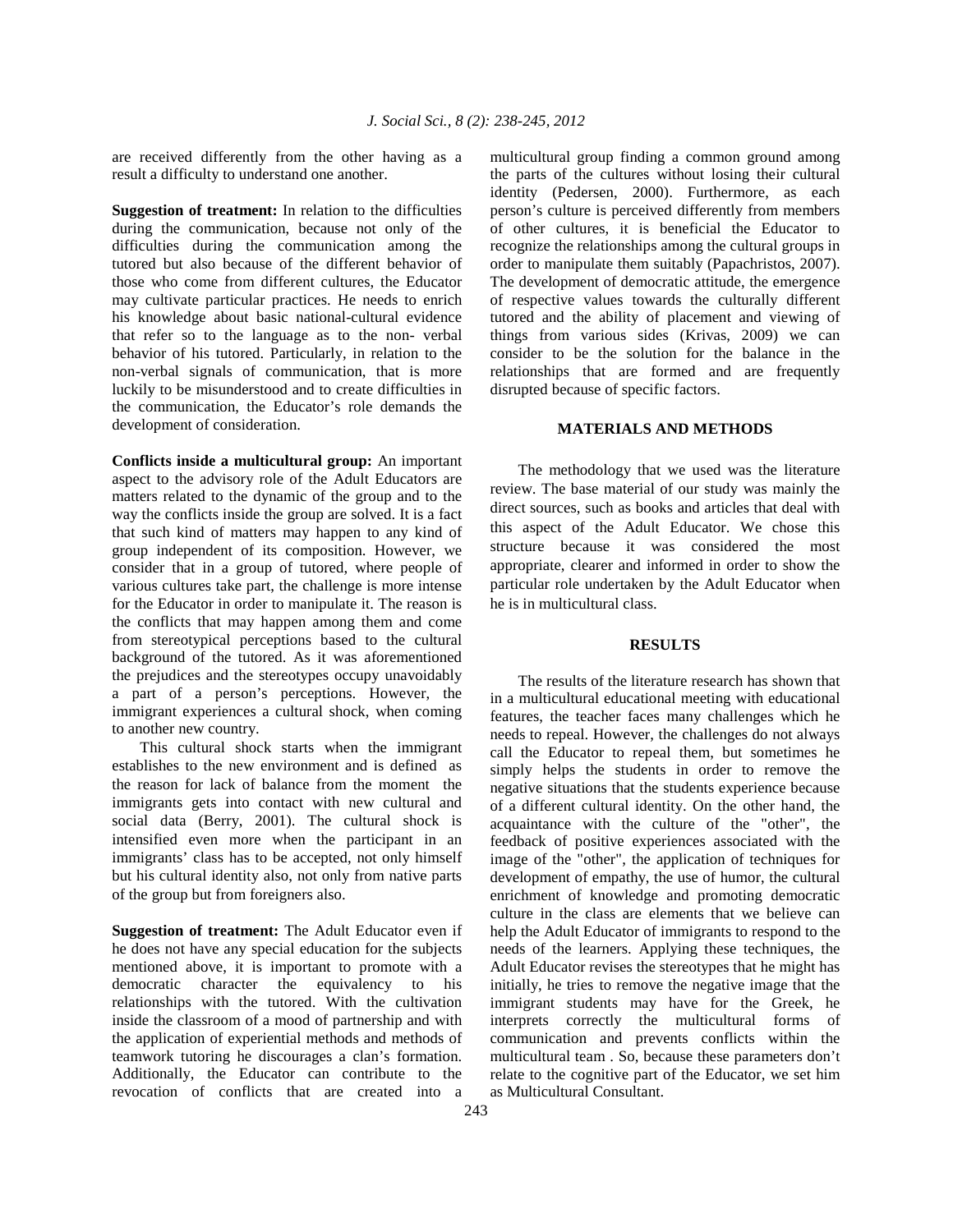#### **DISCUSSION**

 The special cultural evidence of adult immigrants in an educational program is an integral piece of their identity and influence the whole procedure of adjustment in the class framework. The adjustment to a new cultural environment demands many times incorporation not only of different but also of contradictory cultural principles. For this reason, it is essential the sensitization of the Adult Educator who will take up a multicultural class. The complexity of the situations that are perceived as challenges from his part are directly connected with the development of his intercultural role. Consequently, the Adult Educator's role as intercultural consultant has the ability not only to readjust the presence of the tutored immigrant inside the classroom but also to contribute to the redefinition of experiences and perceptions of the culturally different tutored and of his. The results of the Adult Educator's intercultural practices do not influence the participants only to the class framework but they influence their life outside of the classroom, as through intercultural techniques there are structured attitudes and behaviors that are cultivated more to an individual social framework. Concluding, taking as granted the above, to the importance of undertaking and development of the role of the cross-cultural consultant from the Adult Educator.

### **CONCLUSION**

 According to the literature review, we realize that the students have a very important role in Adult Education. In our case, because the adult students are culturally different from each other, we find that the Educator's role is directly affected in the class. Therefore, the Educator is also affected as a person. Our research underlines an interactive relationship which exists between the Educator and his group, highlighting the benefits from the Adult Education. Specifically, the Adult Education can transform opinions and attitudes of all involved members, it can reconsider conditions and situations and it can enrich perceptions. Actually, isn't it the real purpose of the Education?

### **REFERENCES**

- Berry, J.W., 2001. A Psychology of Immigration. J. Soc. Issues, 57: 615-631. DOI: 10.1111/0022- 4537.00231
- Charitos, V., 2011. The intercultural approach in the education of students of pedagogical departments. PhD Thesis, Thessaloniki.
- Chatzichristou, C., 2008. Social and Emotional treatment in school. Primary Education, Typothito, Athens.
- Chatzipanagiotidi, A., 2009. The culture in teaching of foreign language, the of greek language. University of West Macedonia, Florina (Greece).
- Damanakis, M., 2004. the education of repatriates and foreigners students in Greece-intercultural approach. Gutenberg, Athens.
- Gay, G., 2002. Preparing for culturally responsive teaching. J. Teacher Educ., 53: 106-116.
- Govaris, C., 2000a. Intercultural Education and the dilemma of "multicultural differences". J. Filologiki, 109: 78-82.
- Govaris, C., 2000b. Introducing to the intercultural education. Atrapos, Athens.
- Gudykunst, W.B., 2003. Cross-Cultural and Intercultural Communication. 1st Edn., Sage Publ., Thousand Oaks, ISBN-10: 0761929002, pp: 302.
- Gudykunst, W.B., 2005. Theories of intercultural communication I. China Media Res., 1: 61-75.
- Haslett, B. and J. Ogilvie, 1988. Feedback processes in small groups. Small Group Communication: Α reader, Dubuque, IA, Brown.
- Hay, J., 2001. The pragmatics of humor support. Humor: Int. J. Humor Res., 14: 55-82.
- Kalatzi-Azizi, A., A., Zoniou-Sideri and A.,Vlachou, 1996. Prejudices, stereotypes: making and facing. Ministry of Education and Long Life Learning, Athens.
- Kapsalis, A. and A., Papastamatis, 2002. Adult Education: General Introductory Issues (Vol. A'). University of Makedonia, Thessaloniki.
- Krivas, S., 2009. Values and Development for career through the intercultural counseling: The establishment of a model. Inspect. Counsel. Orientat., 50-51: 58-65.
- Lustig, M.W. and J. Koester, 2009. Intercultural Competence: Interpersonal Communication Across Cultures. 6th Edn., Pearson/Allyn and Bacon, Boston, ISBN-10: 0205595758, pp: 388.
- Malikiosi-Loizou, M., 2008. The multicultural dimension of the empathy. J. Psycol., 15: 1-15.
- Nikolaou, G., 2005. Intercultural teaching: The new enviroment, the fundamentals. Ellinikia Grammata, Athens.
- Papachristos, K., 2007. Cross-culturing counseling and gender. Scanning the aspects of intercultural consultant. Proceedings of 4th Hellenic Conference "Equal School for Unequal Children" Athens, May 4-6, Greek Institute of Applied Pedagogy and Education.
- Papatsoumas, N. and A. Chios, 2006. "We" and the "Others" from the existance to coexistance: prejudice, xenofovia-resistance. The example of a research. Thessaloniki, Lithografia.